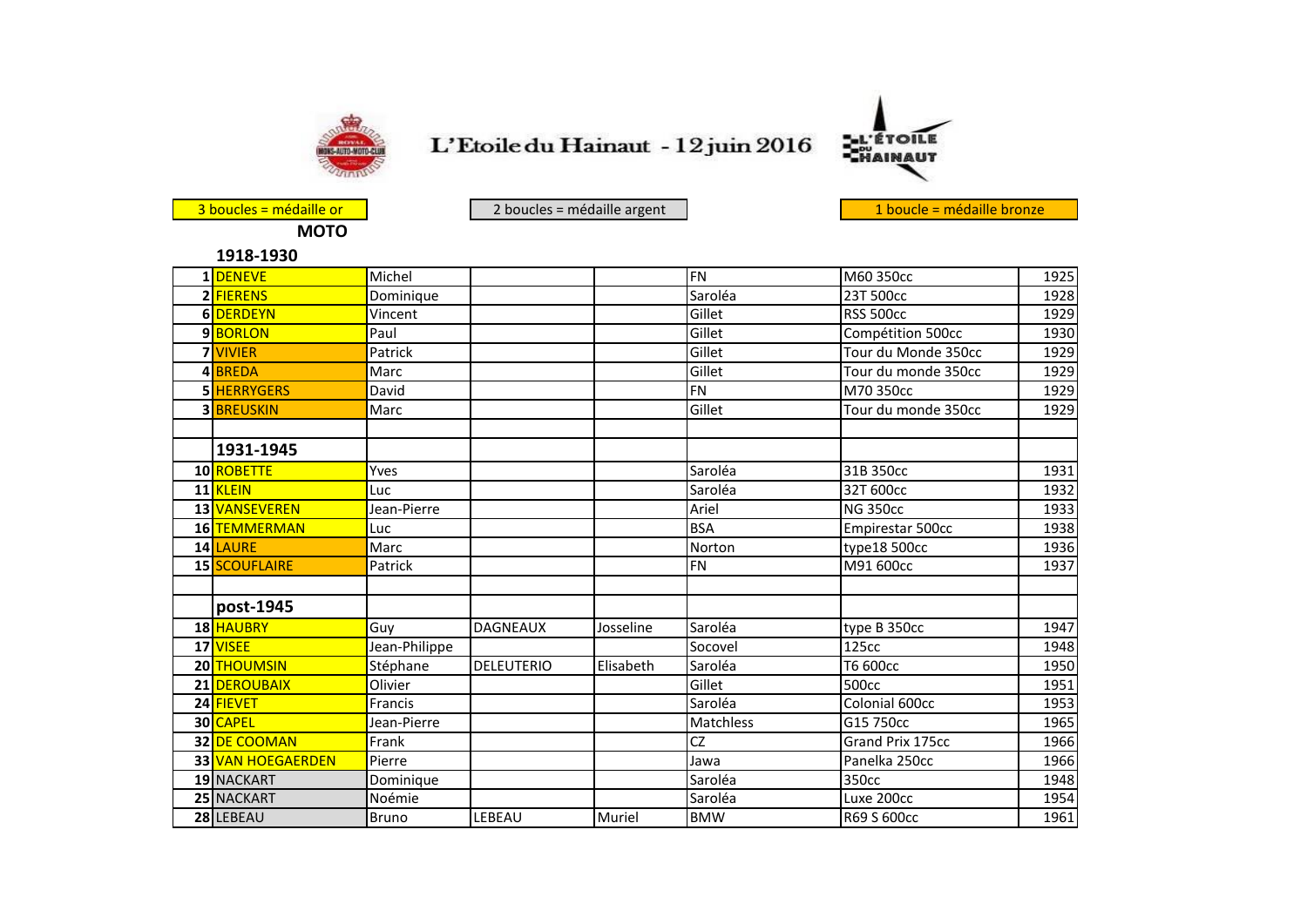| <b>31 MAURER</b>         | <b>Marc</b> |  | Velocette  | <b>I</b> Thruxton 500cc | 1965  |
|--------------------------|-------------|--|------------|-------------------------|-------|
| <b>36 MAURER</b>         | Claude      |  | <b>BMW</b> | R60/5 600cc             | 1971) |
| <b>22 VAN HOEGAERDEN</b> | Francois    |  | Gillet     | Milan 300cc             | 1952  |
| 23 JANSSENS              | Luc         |  | Triumph    | Trophy                  | 1953  |
| 27 NEWMAN                | Michael     |  | Velocette  | Venom 500cc             | 1956  |
| <b>34 LURKIN</b>         | André       |  | Münch      | 14 TTS 1200cc           | 1968  |
| 35 JONES                 | Max         |  | Velocette  | Thruxton 500cc          | 1970  |

## **SIDECAR**

| <b>38 SCLAMENDER</b>      | Fabrice        |           |                 | IBMW       | <b>R51/3 500cc</b>   | 1951  |
|---------------------------|----------------|-----------|-----------------|------------|----------------------|-------|
| <b>37 JACQUART</b>        | Gaston         | IGOFFAUX  | <b>Fabienne</b> | Saroléa    | <b>IT6 600cc</b>     | 1947  |
| 39 GUNS                   | IBruno         | IFRENNET  | IAnne           | <b>BMW</b> | <b>IR68 TR 500cc</b> | 19551 |
| <b>42 VAN NIEUWENHOVE</b> | <b>I</b> Bruno |           |                 | IBMW       | <b>IR50S 350cc</b>   | 1961  |
| 40 LECLERCO               | Claudy         | ILECLERCQ | Wesley          | <b>BMW</b> | <b>1500cc</b>        | 1962  |

## **CYCLECAR**

| <b>Olivier</b><br>750cc<br>$\sim$ $\sim$ $\sim$<br>$\overline{11}$<br>Austin<br>7 A N<br>ഫലെ<br><u>л</u><br>ud! .<br>EUNEL<br>- U L | 1020<br>. .<br>הכ<br>--- |
|-------------------------------------------------------------------------------------------------------------------------------------|--------------------------|

**AUTO**

| 1918-1930                |                |                  |          |                   |                     |      |
|--------------------------|----------------|------------------|----------|-------------------|---------------------|------|
| 103 STALON               | <b>Nicolas</b> | <b>BACCUS</b>    | Michel   | Ford              | A Phaeton 3300cc    | 1928 |
| 102 ROBETTE              | Jean           | <b>ROBETTE</b>   | Francine | Chenard & Walcker | F1M 1750cc          | 1928 |
| 104 LEONET               | Armel          | <b>RIVIERE</b>   | Régis    | Ford              | A 3300cc            | 1930 |
|                          |                |                  |          |                   |                     |      |
| 1931-1945                |                |                  |          |                   |                     |      |
| 105 LEONET               | Jacques        | LEONET           | Margaux  | Lanchester        | 2000cc              | 1934 |
| 107 THIBAUT              | Christian      | THIBAUT          | Lina     | MG                | TA Midget 1300cc    | 1938 |
| 108 LAURENT              | Frans          |                  |          | Peugeot           | 402 BE coach 2000cc | 1939 |
| 106 BREBANT              | Philippe       |                  |          | Renault           |                     | 1934 |
| 101 SPINOSO              | Dominique      | <b>MERCANTE</b>  | Franco   | MG                | ТA                  | 1936 |
|                          |                |                  |          |                   |                     |      |
| post-1945                |                |                  |          |                   |                     |      |
| 120 FLAMENT              | Olivier        | <b>DEMARBAIX</b> | Cathy    | Triumph           | TR3 2000cc          | 1958 |
| 121 DELAISSE             | Paul           | <b>PIGEOLET</b>  | Luc      | MG                | A 1500cc            | 1959 |
| 123 GOTTEAUX             | Philippe       | <b>GOTTEAUX</b>  | Laura    | Austin            | Healey Sprite 950cc | 1959 |
| 126 LEPAGE               | Pol            | <b>ROCMANS</b>   | Huguette | Triumph           | TR3 2000cc          | 1962 |
| 144 <mark>PIPLART</mark> | Hugues         | LARDINOIS        | Laurie   | VW                | Cox 1600cc          | 1970 |
| 145 PIPLART              | Sébastien      | <b>PIPLART</b>   | Philippe | VW                | Karmann Ghia 1600cc | 1970 |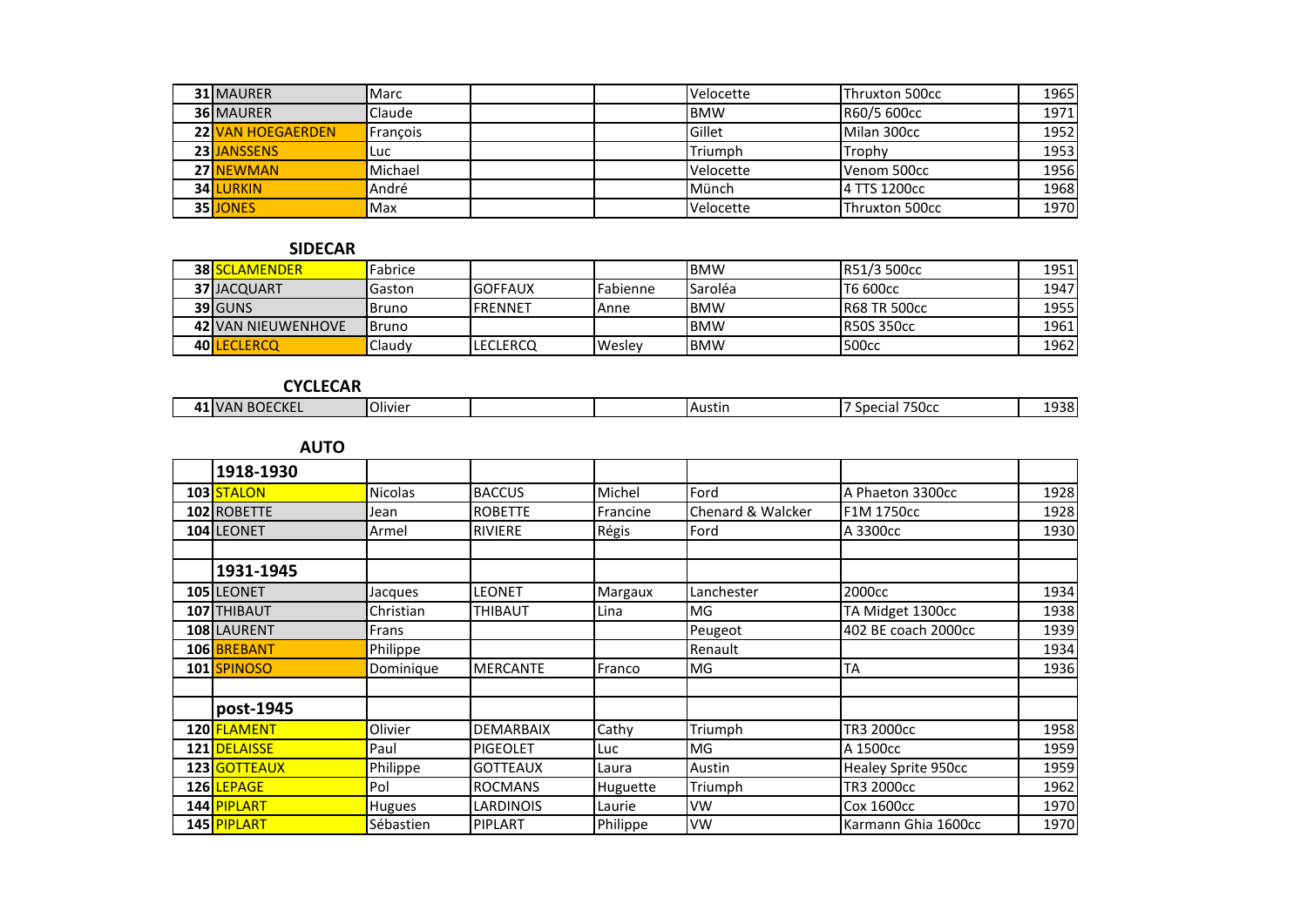| 146 MICHAUX      | Dimitri         | <b>TRUSSART</b>    | Axelle         | $\overline{\text{vw}}$ | <b>Cox 1600cc</b>   | 1971 |
|------------------|-----------------|--------------------|----------------|------------------------|---------------------|------|
| 148 MICHEL       | Catherine       | <b>RIVART</b>      | Pol            | Alfa Romeo             | Giulia 1600cc       | 1972 |
| 151 DESCAMPS     | Charles-Olivier | <b>GOBERT</b>      | Nathalie       | Opel                   | GT 1900cc           | 1972 |
| 154 GALLEZ       | Claude          | <b>CUVELIER</b>    | Carole         | <b>BMW</b>             | 2002 2000cc         | 1973 |
| 164 DEGIVES      | Alain           |                    |                | Daf                    | Marathon 1300cc     | 1975 |
| 161 CANGE        | Jacquy          |                    |                | Fiat                   | 128 1300cc          | 1975 |
| 171 SOUSSIGNE    | Anne Sophie     | SOUSSIGNE          | Marc           | Datsun                 |                     | 1976 |
| 166 VERSCHUEREN  | Luc             | <b>DONKERVOLKE</b> | Gina           | Corvette               | C3 5700cc           | 1982 |
| <b>109 MENU</b>  | Willy           | ANSSEAU            | André          | Citroën                | 11cv 2000cc         | 1946 |
| 110 LEONET       | Maxime          | <b>ABSIL</b>       | Emeline        | MG                     | <b>TC</b>           | 1947 |
| 111 BAYONNET     | Louis           |                    |                | Citroën                | Traction 1900ccc    | 1948 |
| 112 VAN POUCKE   | Jean-Claude     | <b>CAMBIER</b>     | Annie          | Triumph                | Roadster 1900cc     | 1948 |
| 113 CAROVIS      | Francis         | <b>DUQUESNE</b>    | Maryline       | Morris                 | Oxford 1500cc       | 1951 |
| 170 SONET        | Philippe        |                    |                | Ford                   | Thunderbird         | 1954 |
| 122 GILMONT      | Daniel          | <b>BRIHAY</b>      | Anne           | Austin                 | Healey 3000cc       | 1959 |
| 125 MANUSE       | Francesco       | <b>MANUSE</b>      | Julien         | Simca                  | Aronde 1300cc       | 1962 |
| 127 MATHIEU      | Raphaël         | PECRIAUX           | Marjorie       | MG                     | <b>B</b> 1800cc     | 1964 |
| 133 TAYMANS      | Hervé           | <b>TAYMANS</b>     | Cyril          | Renault                | Caravelle 1300cc    | 1966 |
| 132 PIROTTE      | Pierre          | <b>BERTIEAUX</b>   | Carolle        | Mercedes               | Pagode S 2800cc     | 1966 |
| 131 GOBBE        | Philippe        | CARPENTIER         | Patricia       | Renault                | 8 1100cc            | 1966 |
| 137 DAUVILLEE    | Jean-Pol        | <b>FERON</b>       | Patricia       | Triumph                | TR4                 | 1967 |
| 141 DRIJKONINGEN | Patricia        | CAPELLE            | Angélique      | Peugeot                | 304 cabrio 1300cc   | 1970 |
| 142 DELERS       | Guy             | <b>VINCENT</b>     | Pascale        | Triumph                | GT6 2000cc          | 1970 |
| 143 MONACHINO    | Calogero        | <b>TARHACH</b>     | Djamila        | Triumph                | GT6 Le Mans 2000cc  | 1970 |
| 147 DESMET       | Michel          | <b>DESMET</b>      | Rémi           | <b>VW</b>              | Karmann T1 1600cc   | 1971 |
| 155 URBAIN       | Dimitri         | <b>PETERS</b>      | Annick         | Alfa Romeo             | Giulia super 1600cc | 1973 |
| 157 DAYEZ        | Ludo            |                    |                | Alfa Romeo             | GT Bertone 2000cc   | 1973 |
| 153 YERNAUX      | Jean            | <b>LEPORCQ</b>     | Christine      | Triumph                | Spitfire MK4 1300cc | 1973 |
| 152 GALLET       | Max             | <b>ROUSSEL</b>     | Daisy          | MG                     | <b>B GT 3500cc</b>  | 1973 |
| 159 BAERT        | Gabriel         | SACCO              | Dany           | <b>VW</b>              | Karmann Ghia 1600cc | 1974 |
| 158 COLOT        | Benoît          | <b>CANIVET</b>     | Fanny          | Porsche                | 911S 2700cc         | 1974 |
| 163 CHEVALIER    | Chris           | VANDENBERGHE       | Natacha        | <b>VW</b>              | T <sub>2</sub>      | 1975 |
| 160 MEERTENS     | René            | CALVI              | Sandrine       | Porsche                | 911 2700cc          | 1975 |
| 114 HENRIQUET    | Pierre          | LIEVIN             | Béatrice       | Mercedes               | 170S 1700cc         | 1952 |
| 115 DELFORGE     | Philippe        | <b>ACHOUR</b>      | Fathima        | Renault                | <b>4cv 750cc</b>    | 1954 |
| 116 WAUTIER      | Christian       |                    |                | MG                     | <b>TF 1500cc</b>    | 1955 |
| 118 GILLET       | Jean-Louis      | <b>GILLET</b>      | M.             | Lotus                  | Eleven 1100cc       | 1956 |
| 117 BOUTACHIDIS  | Nicolas         | MEULENIJSER        | <b>Brigite</b> | Ford                   | Thunderbird 4800cc  | 1956 |
| 119 ACHOUR       | Amar            | <b>PRESSOIR</b>    | Claudine       | Renault                | <b>4cv 750cc</b>    | 1958 |